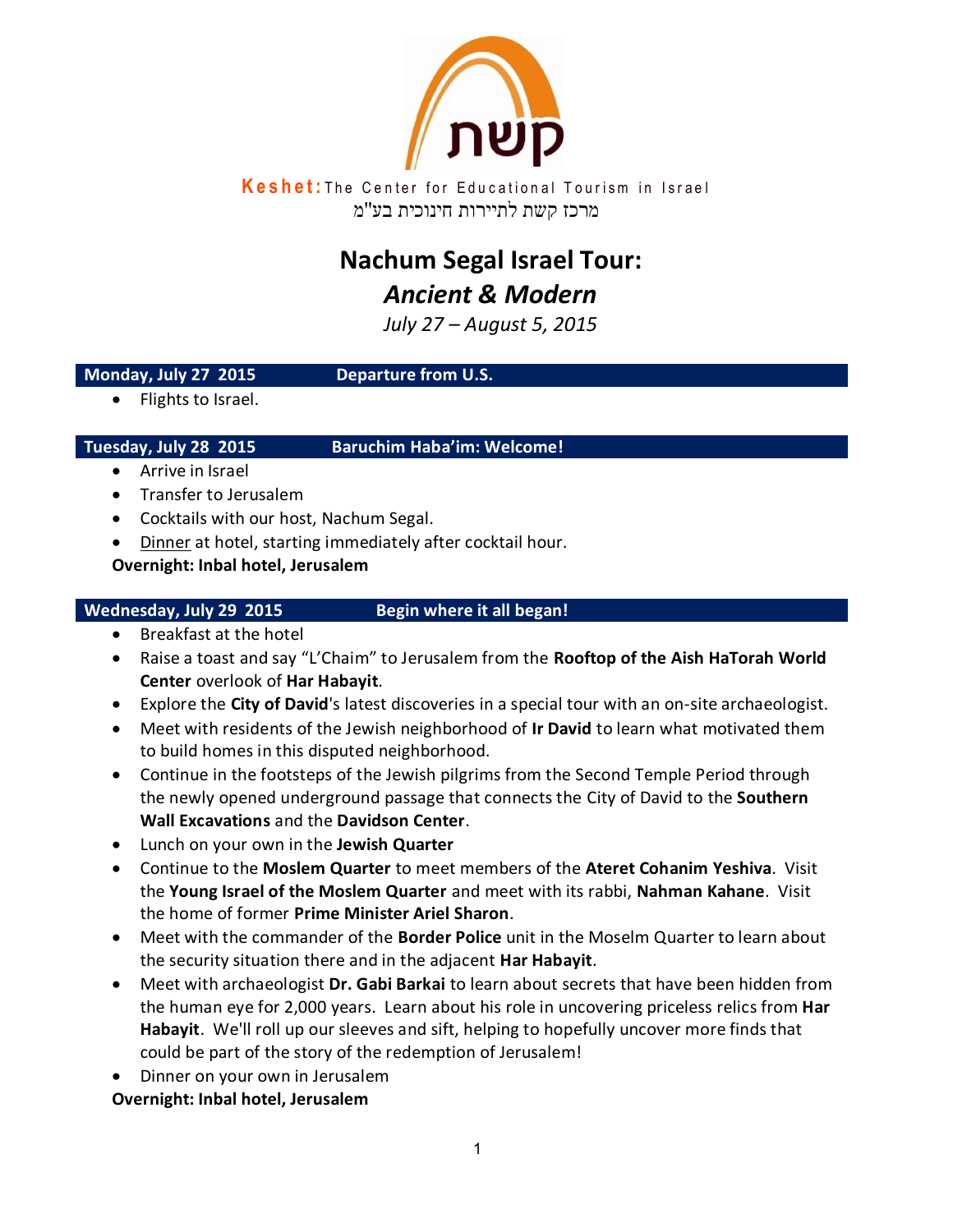- Breakfast at the hotel
- Travel to Jerusalem
- Volunteer at **Ohr Meir & Bracha Terror Victims Support Center** making packages of food for families in need
- Meet **Photo-journalist David Rubinger** whom former Israeli President Shimon Peres called the "photographer of the nation in the making" to see his portfolio of photographs of the history of the State of Israel, from its birth. Rubinger, who was awarded the prestigious Israel Prize in 1997, will recount the stories behind his world-famous pictures and convey what was in his mind and in his heart.
- Lunch on own
- Take an in-depth tour of the **Security Fence** with its architect, **Col (Res) Danny Tirza.** The fence has been credited with preventing terrorist attacks and saving the lives of thousands of Israelis, but also criticized by governments around the world and rerouted by Israel's Supreme Court; Tirza will recount his negotiations with the Palestinians, explain the rationale behind the fence's construction and analyze it's effectiveness.
- Visit To the Home of **President Reuven "Ruby" Rivlin** in Jerusalem (pending availability)
- Dinner at a local restaurant followed by participating in traditional **challah bread baking** in Nachlaot

# **Overnight: Inbal hotel, Jerusalem**

# **Friday, July 31 2015 Jerusalem rebuilt**

- Breakfast at the hotel
- Walking tour of "**The Municipal Line**" following the border that divided Jerusalem between Israel and Jordan from the **War of Independence** to the **Six Day** War, led by former **Paratrooper Rav Yoel Ben Nun**. Discuss the strange status of the divided city of 1948 – 1967 and the status of Jerusalem today.
- Continue the tour at **Ammunition Hill**, site of one the **Six Day War's** hardest battles and meet veteran **Yeki Chetz** who will walk us through a reconstruction of the bloody battle that took place here.
- Experience the hustle and bustle of the vibrant **Machaneh Yehudah** open-air fruit and vegetable market as Jerusalemites prepare for Shabbat.
- Lunch on your own in the market
- Freshen Up at the hotel and prepare for Shabbat
- End the day's tour at a Kabbalat Shabbat service at the Kotel, reliving the excitement of the soldiers who liberated the Old City and returned to the Kotel after many years of longing.
- Festive Shabbat dinner at the hotel with Nachum Segal and his family **Overnight: Inbal hotel, Jerusalem**

### **Shabbat, August 1 2015 Shabbat in Jerusalem**

- Breakfast at the hotel
- Time to join one of the many synagogues near the hotel for Shabbat morning services.
- Lunch at the hotel followed by free time for rest and relaxation.
- Shabbat walking tour of Jerusalem neighborhoods.
- Seuda Shlishit at Hotel with Guest speaker **Rabbi Benny Lau, Hillel Mali** or other. *Jeremiah: Prophet of Destruction and Redemption*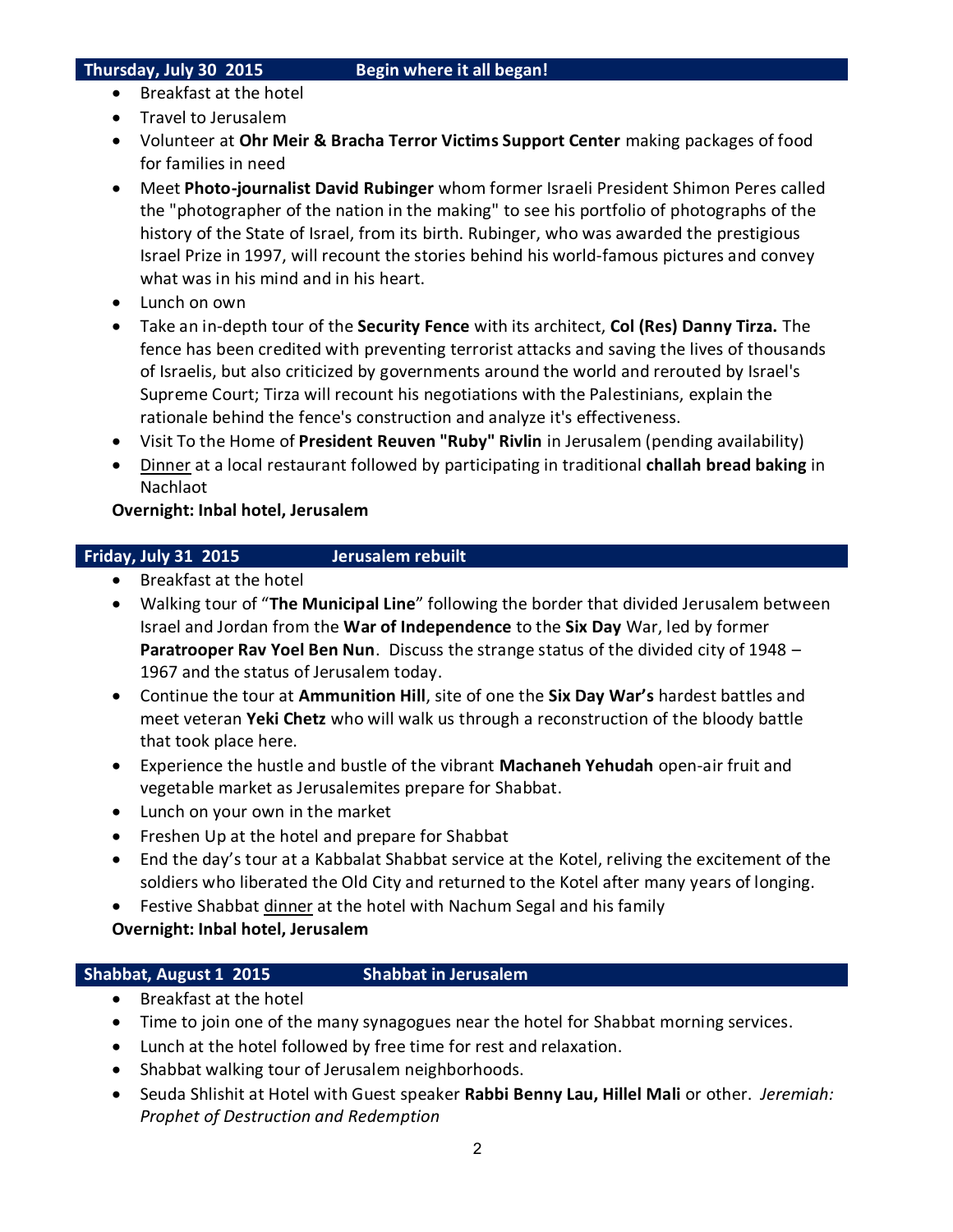- *Havdalah* service, overlooking the Old City
- Dinner and evening on own

**Overnight: Inbal hotel, Jerusalem**

# **Sunday, August 2 2015 From Shiloh to Jerusalem**

- Breakfast at the hotel
- Enjoy an exciting **ATV adventure tour** to the Jerusalem and **Judean hills** to learn about Jerusalem during Second Temple period. Along the trail we drive through terraces used for planting and irrigating at the time of the second temple. We will also pass through the talmudic city of **Beitar** (an arab village today called Batir).
- At Salmon ridge we`ll stop for a **L'Chaim** with Israeli local wine including coffee\tea and cookies before returning to our starting point via Ein Itamar.
- Return to the hotel to freshen up
- Go back in time to biblical Israel "*From Shiloh to Jerusalem: In Search of Mikdash & Monarchy*" Explore the historical and religious stages of Mishkan worship from Joshua's time through the establishment of the Mikdash under kings David and Shlomo. Learn the stories of Eli, Elkana, and Chana and gain an appreciation of how the Tanach comes to life on site with **Dr. Shani Taragin**.
- Maariv at the synagogue of the community of Shilo today an accurate replica of the mishkan
- Dinner at the **Psagot Winery visitor's center** with **Motti and Leah Sklar**, leading Israeli radio and television personalities.

**Overnight: Inbal hotel, Jerusalem**

# **Monday, August 3 2015 In the footsteps of our forefathers**

- Breakfast at the hotel
- Travel to Herodian in the **Etzion Block** to learn about the historical and archaeological significance of the site, where the tomb of King Herod was recently discovered. VIP entrance to the Royal Throne Room where murals from the time of Herod have been uncovered and which were a part of the outstanding exhibit in the Israel Museum.
- Continue to the **Lone Oak**, symbol of the longing for return to this settlement bloc. Special presentation on the dramatic story of the victorious return to the area by the children of the bloc's original defenders.
- Visit the **Pina Hama** where coffee and cake is served to soldiers by volunteers in memory of murdered Hadasah Hospital surgeon **Shmuel Gilis** and **Tzahi Sasson.**
- Lunch on your own in **Gush Etzion**
- Continue the city of **Hebron**, guided by settlement leaders **Noam Arnon** and **David Wilder**
- Visit the Tomb of the Patriarchs in **Ma'arat Hamachpelah** for mincha.
- Meet with **Sheikh Jabari** the former Mayor of Hebron and a key player in keeping peace there. Learn about the Jewish-Palestinian ties in Hebron and how the sheikh's intervention over the years has prevented violence.
- Continue to Ashkelon
- Dinner with **Adiel and Chana Levi**. This unique Ashkelon couple will give us an intimate glimpse into the challenges and moral dilemmas faces by them and other Ashkelon families during **Operation Protective Edge**.

**Overnight: Leonardo hotel, Ashkelon**